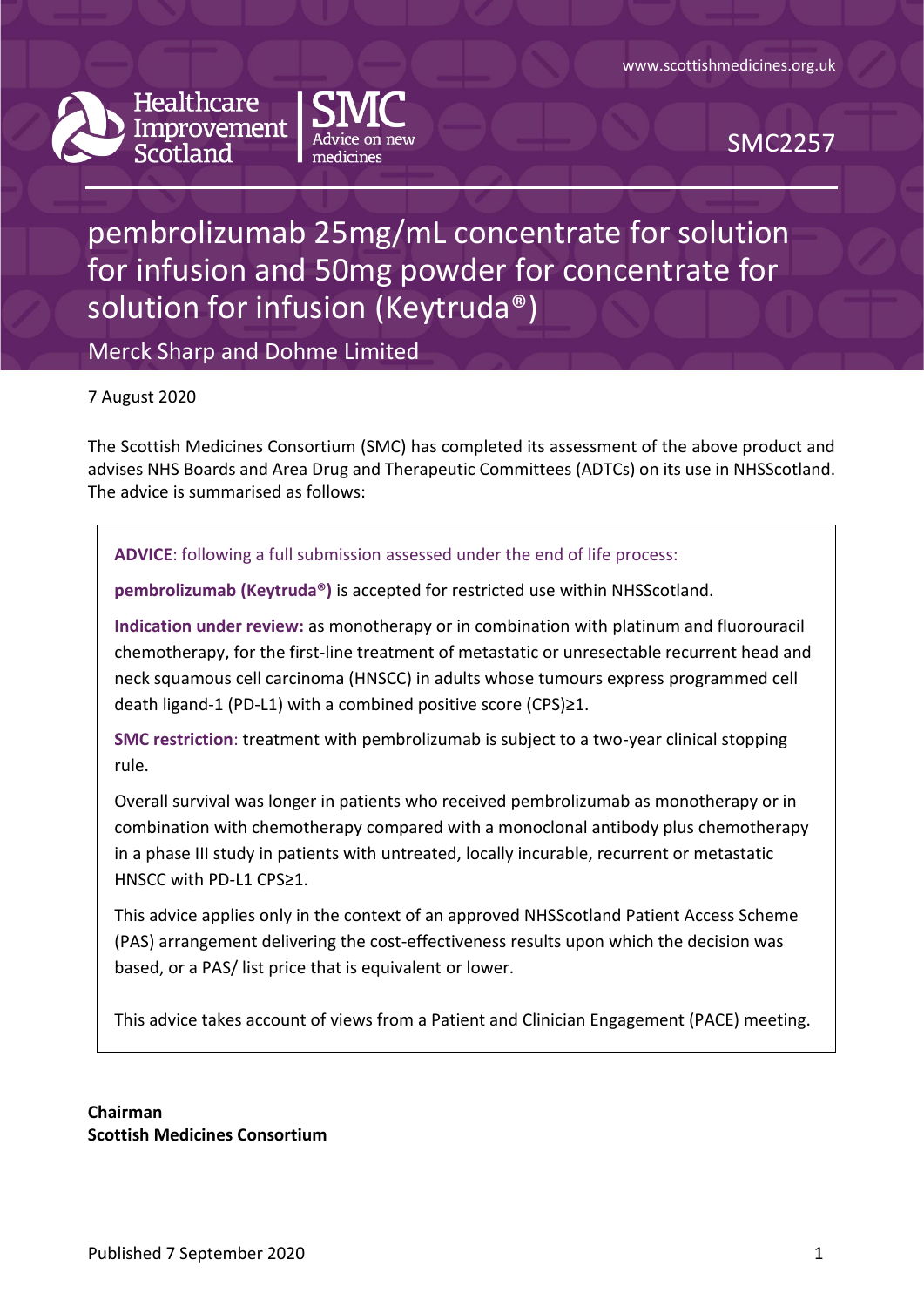### Indication

Pembrolizumab as monotherapy or in combination with platinum and fluorouracil chemotherapy, is indicated for the first-line treatment of metastatic or unresectable recurrent HNSCC in adults whose tumours express PD-L1 with a CPS≥1.<sup>1, 2</sup>

#### Dosing Information

The recommended dose of pembrolizumab as monotherapy is either 200mg every 3 weeks or 400mg every 6 weeks administered as an intravenous infusion over 30 minutes.

The recommended dose of pembrolizumab as part of combination therapy is 200mg every 3 weeks administered as an intravenous infusion over 30 minutes. When administering pembrolizumab as part of a combination with intravenous chemotherapy, pembrolizumab should be administered first.

Patients should be treated with pembrolizumab until disease progression or unacceptable toxicity. Atypical responses (that is an initial transient increase in tumour size or small new lesions within the first few months followed by tumour shrinkage) have been observed. It is recommended to continue treatment for clinically stable patients with initial evidence of disease progression until disease progression is confirmed.

Patients with HNSCC should be selected for treatment based on the tumour expression of PD-L1 confirmed by a validated test.

Therapy must be initiated and supervised by specialist physicians experienced in the treatment of cancer.

Patients treated with pembrolizumab must be given the Patient Alert Card and be informed about the risks of pembrolizumab.

Refer to the Summary of product characteristics (SPC) for further detail.  $1/2$ 

### Product availability date

14 November 2019 Pembrolizumab meets SMC end of life criteria for this indication.

# Summary of evidence on comparative efficacy

Pembrolizumab is a humanised monoclonal antibody which binds to the programmed cell death-1 (PD-1) receptor found in T-cells and blocks its interaction with ligands PD-L1 and PD-L2, resulting in immune-mediated anti-tumour activity. $3,4$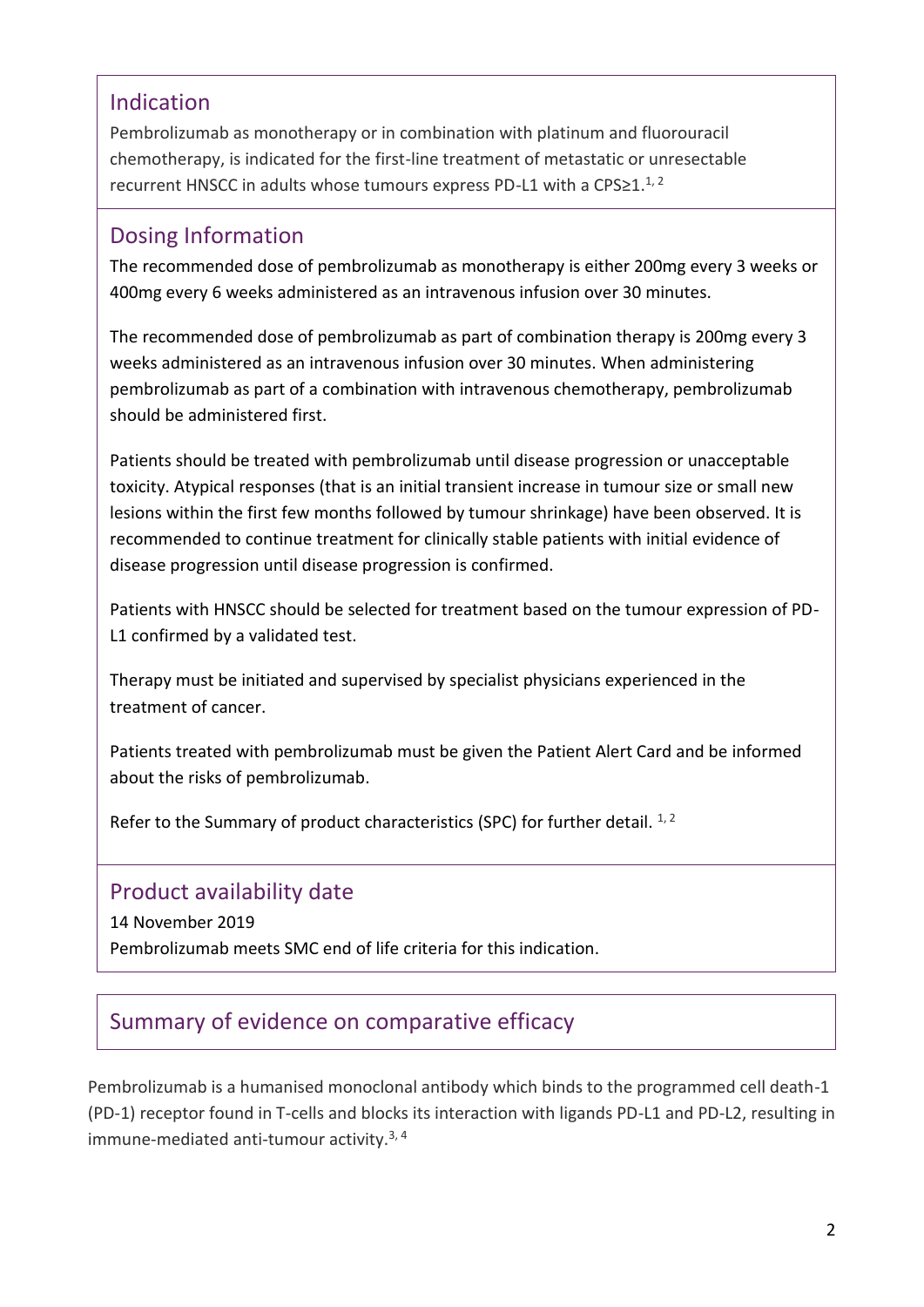Key evidence for this indication is from KEYNOTE-048, a multi-centre, randomised, open-label, phase III study. KEYNOTE-048 recruited adults with pathologically confirmed squamous cell carcinoma of the oropharynx, oral cavity, hypopharynx, or larynx that was recurrent or metastatic and not curable by local therapy. Eligible patients had not received prior systemic therapy in the recurrent or metastatic setting. Patients had at least one tumour lesion measurable per Response Evaluation Criteria in Solid Tumours (RECIST) version 1.1 and had known human papillomavirus (HPV) status. Patients were also required to have an Eastern Cooperative Oncology Group (ECOG) performance status score of 0 or 1 and adequate organ function. Recruited patients provided a tumour sample for PD-L1 testing (PD-L1 positivity was not required for entry into the study).<sup>3, 4</sup>

Patients were randomised in a 1:1:1 ratio to receive open-label pembrolizumab alone, pembrolizumab in combination with chemotherapy, or cetuximab with chemotherapy. Randomisation was stratified according to the percentage of PD-L1-expressing tumour cells (≥50% or <50%), p16 status (HPV status) for oropharyngeal cancers (positive or negative; participants with non-oropharyngeal tumours were considered p16-negative), and ECOG performance status score (0 or 1). Pembrolizumab was given intravenously (IV) at a dose of 200mg every 3 weeks until disease progression, intolerable toxicity, physician or participant decision, or 35 cycles, whichever occurred first. The cetuximab dose was 400mg/m² IV loading dose, then 250mg/m² IV once a week until disease progression, intolerable toxicity, or physician or participant decision, whichever occurred first. The chemotherapy regimen consisted of IV carboplatin (area under the curve 5mg/mL/min) or IV cisplatin (100mg/m²) and IV fluorouracil (1000mg/m² per day for 4 consecutive days) every 3 weeks for six cycles. Investigators could switch patients from cisplatin to carboplatin during the study if toxicity occurred. If patients receiving cetuximab plus chemotherapy had to stop platinum and/or fluorouracil due to toxicity they could continue to receive cetuximab alone or in the event of cetuximab toxicity could continue on chemotherapy alone.<sup>3, 4</sup> Patients who had confirmed complete response and had received at least 24 weeks of treatment, including two doses of pembrolizumab beyond the first evidence of complete response, could discontinue pembrolizumab. Patients with unconfirmed disease progression who were clinically stable could continue on treatment at the discretion of the investigator until progression was confirmed with imaging carried out at least 28 days later.<sup>3, 4</sup>

The co-primary outcomes were overall survival, defined as the time from randomisation to death from any cause and progression-free survival (PFS), defined as the time from randomisation to radiographically confirmed disease progression (by blinded independent review committee) or death from any cause (whichever occurred first). Efficacy outcomes were evaluated for pembrolizumab alone versus cetuximab plus chemotherapy and for pembrolizumab plus chemotherapy versus cetuximab plus chemotherapy. The efficacy analyses were carried out in patients with PD-L1 CPS≥20, PD-L1 CPS≥1 and the full intention-to-treat population, defined as all patients randomly allocated to a treatment group.<sup>3, 4</sup>

Median follow up at the final analysis (data cut off 25 February 2019) was 11.5 months in the pembrolizumab monotherapy group, 13 months in the pembrolizumab with chemotherapy group and 10.7 months in the cetuximab plus chemotherapy group.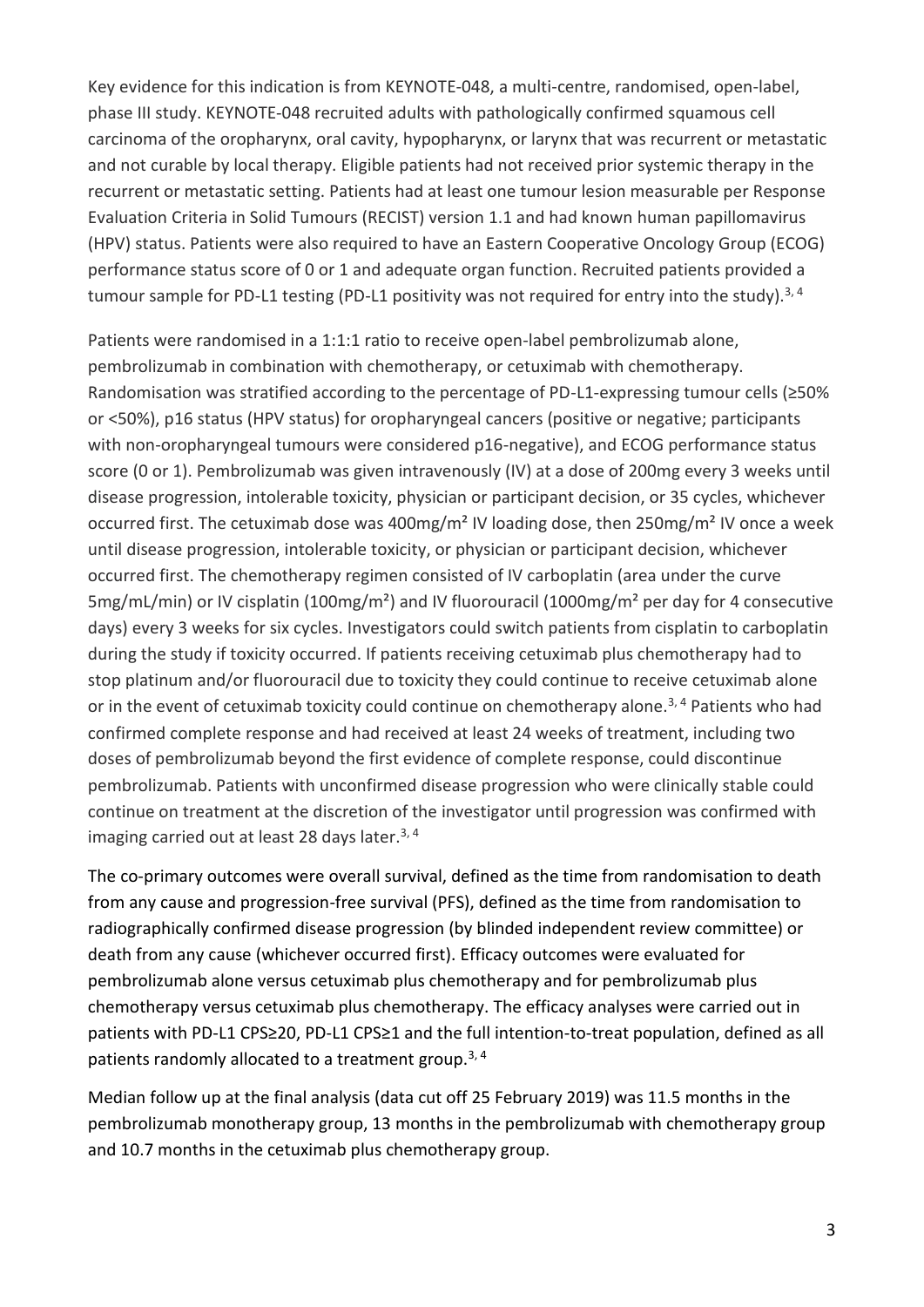At the final analysis, pembrolizumab monotherapy and pembrolizumab plus chemotherapy were superior to cetuximab plus chemotherapy for overall survival in patients with PD-L1 CPS≥1 (indication under review). No PFS benefit was observed in the PD-L1 CPS≥1 population although this was not formally tested due to the hierarchical statistical plan.<sup>3, 4</sup> Secondary outcomes included the proportion of patients with objective response (defined as radiographically confirmed complete or partial response according to RECIST version 1.1) and the proportion of patients who were progression-free at 6 and 12 months. Duration of response was an exploratory outcome.<sup>4, 5</sup> Results are reported in table 1 for the PD-L1 CPS≥1 population, representative of the licensed indication.

|                           | <b>Pembrolizumab plus</b> |                             |                             | Pembrolizumab monotherapy   |  |
|---------------------------|---------------------------|-----------------------------|-----------------------------|-----------------------------|--|
|                           |                           | chemotherapy versus         | versus                      |                             |  |
|                           |                           | cetuximab plus chemotherapy | cetuximab plus chemotherapy |                             |  |
|                           | Pembrolizumab             | Cetuximab plus              | Pembrolizumab               | Cetuximab plus              |  |
|                           | plus                      | chemotherapy                | monotherapy                 | chemotherapy                |  |
|                           | chemotherapy              | $(n=235)$                   | $(n=257)$                   | $(n=255)$                   |  |
|                           | $(n=242)$                 |                             |                             |                             |  |
| <b>Overall survival</b>   |                           |                             |                             |                             |  |
| Number of deaths          | 177                       | 213                         | 197                         | 229                         |  |
| Median overall            | 13.6                      | 10.4                        | 12.3                        | 10.3                        |  |
| survival (months)         |                           |                             |                             |                             |  |
| Hazard ratio (95% CI)     |                           | 0.65 (0.53 to 0.8), p<0.001 |                             | 0.74 (0.61 to 0.9), p=0.001 |  |
| KM estimate of            | 55%                       | 44%                         | 50%                         | 44%                         |  |
| overall survival at 12    |                           |                             |                             |                             |  |
| months                    |                           |                             |                             |                             |  |
| KM estimate of            | 31%                       | 17%                         | 29%                         | 17%                         |  |
| overall survival at 24    |                           |                             |                             |                             |  |
| months                    |                           |                             |                             |                             |  |
| <b>PFS</b> <sup>a</sup>   |                           |                             |                             |                             |  |
| Number of PFS             | 212                       | 221                         | 228                         | 237                         |  |
| events                    |                           |                             |                             |                             |  |
| Median PFS (months)       | 5.1                       | 5.0                         | 3.2                         | 5.0                         |  |
|                           |                           |                             |                             |                             |  |
| Hazard ratio (95% CI)     |                           | 0.84 (0.69 to 1.02)         | 1.13 (0.94 to 1.36)         |                             |  |
| <b>KM estimate of PFS</b> | 20%                       | 12%                         | 21%                         | 14%                         |  |
| at 12 months              |                           |                             |                             |                             |  |
| <b>Secondary outcomes</b> |                           |                             |                             |                             |  |
| Objective response        | 36%                       | 36%                         | 19%                         | 35%                         |  |
| rateb                     |                           |                             |                             |                             |  |
| Complete response         | 6.6%                      | 3.0%                        | 5.4%                        | 2.7%                        |  |

**Table 1: Primary and key secondary outcomes in KEYNOTE-048 for the PD-L1 CPS≥1 population at data cut off 25 February 2019. 3, 4**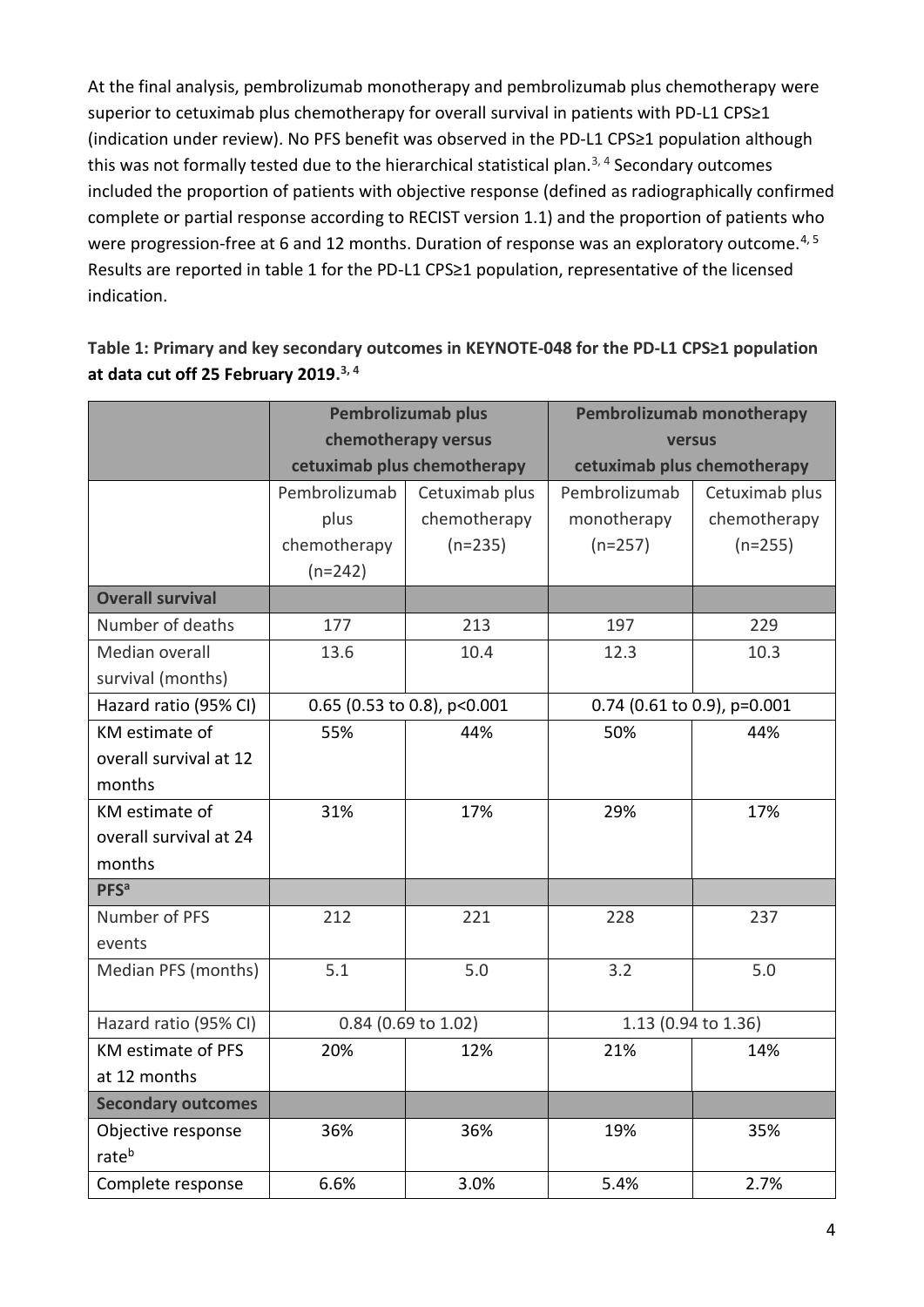| Partial response   | 30% | 33% | 14%  | 32% |
|--------------------|-----|-----|------|-----|
| Median duration of |     | 4.3 | 23.4 | 4.5 |
| response (months)  |     |     |      |     |

CI: confidence interval, KM: Kaplan-Meier, PFS: progression-free survival. <sup>a</sup>The final analysis for PFS was at interim analysis 2. bobjective response rate defined as radiographically confirmed complete or partial response

Change from baseline in global health status/quality of life (QoL) to week 15, and time to deterioration in global health status/QoL, pain and swallowing were also included as secondary outcomes. The patient reported outcome population included all patients regardless of PD-L1 status who had at least one patient reported outcome assessment. Results showed similar baseline global health status/QoL scores between the pembrolizumab monotherapy or pembrolizumab plus chemotherapy groups and cetuximab plus chemotherapy groups with overall stable global health status/QoL from baseline to week 15. For the comparison between pembrolizumab monotherapy and cetuximab plus chemotherapy the Kaplan-Meier (KM) curves of time to deterioration for global health status and swallowing may indicate a detrimental effect, but the opposite trend was seen for pain. The KM curves of time to deterioration for global health status and pain may indicate a detrimental effect of pembrolizumab plus chemotherapy compared with cetuximab plus chemotherapy.<sup>4</sup>

The submitting company presented network meta-analyses (NMA) comparing pembrolizumab monotherapy and pembrolizumab with platinum (cisplatin or carboplatin) plus fluorouracil against platinum (cisplatin or carboplatin) plus fluorouracil. The outcomes included were overall survival and PFS. The networks formed for pembrolizumab monotherapy and combination therapy were similar for both outcomes, and fixed effect second order fractional polynomial models were used in all four analyses. Overall the results suggest that pembrolizumab monotherapy and combination therapy were associated with an improvement in overall survival and PFS compared with platinum chemotherapy plus fluorouracil. The NMA also included a comparison with cisplatin plus paclitaxel. No differences in overall survival were identified for the majority of time points except at 9 and 12 months for the pembrolizumab monotherapy comparison and 6 to 18 months for the pembrolizumab combination therapy comparison. However credible intervals were very wide. No PFS analysis was conducted for pembrolizumab monotherapy or combination therapy against cisplatin plus paclitaxel.

### Summary of evidence on comparative safety

The European Medicines Agency (EMA) considered that for the first-line treatment of patients with metastatic or recurrent HNSCC, pembrolizumab plus chemotherapy had a similar safety profile to cetuximab plus chemotherapy. The safety profile appears consistent with the known safety profile of pembrolizumab and the chemotherapy medicines used. The EMA noted a higher incidence of serious adverse events in the pembrolizumab plus chemotherapy group however no individual serious adverse event raised particular concern. The EMA considered that pembrolizumab monotherapy had a favourable safety profile compared with cetuximab plus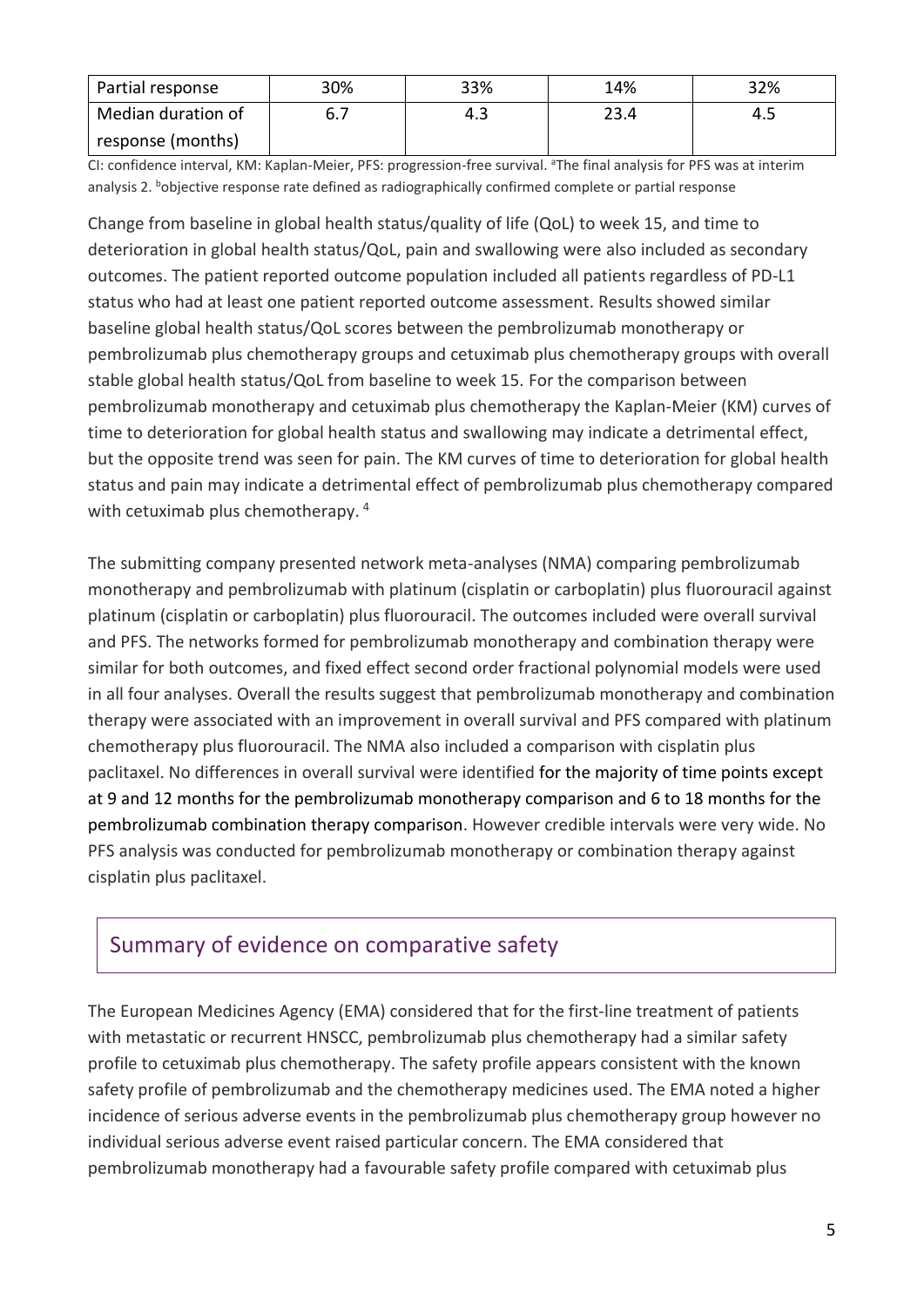chemotherapy, with the exception of hypothyroidism, which is expected taking into account the known toxicity of the chemotherapy regimen.<sup>4</sup>

In the safety population of KEYNOTE-048, the median duration of treatment was 3.5 months in the pembrolizumab monotherapy group, 5.8 months in the pembrolizumab plus chemotherapy group and 4.9 months in the cetuximab plus chemotherapy group. Adverse events thought to be related to treatment occurred in 58% (175/300) of the pembrolizumab monotherapy group, 96% (264/276) of the pembrolizumab plus chemotherapy group and 97% (278/287) of the cetuximab plus chemotherapy group. Treatment-related grade 3 or above adverse events were reported in 17% (51/300), 72% (198/276) and 69% (199/287) of the pembrolizumab monotherapy, pembrolizumab plus chemotherapy and cetuximab plus chemotherapy groups respectively. Adverse events leading to discontinuation of study treatment occurred in 12% (36/300), 33% (90/276) and 28% (79/287) of patients in the respective groups.<sup>3</sup>

Commonly reported adverse events of any grade in the pembrolizumab monotherapy, pembrolizumab plus chemotherapy and cetuximab plus chemotherapy groups included anaemia (21%, 58%, 47%), neutropenia (2%, 34%, 33%), thrombocytopenia (2%, 29%, 25%), hypothyroidism (18%, 16%, 6%), constipation (20%, 37%, 33%), diarrhoea (15%, 28%, 34%), nausea (16%, 51%, 51%), vomiting (11%, 33%, 28%), fatigue (28%, 34%, 36%), mucosal inflammation (4%, 31%, 28%), and decreased appetite (15%, 29%, 30%). Adverse events of interest attributed to pembrolizumab included hypothyroidism and pneumonitis. $3$ 

In the pembrolizumab monotherapy group three treatment-related deaths occurred; these were attributed to disseminated intravascular coagulation, autoinflammatory disease, and pneumonitis in one patient each. In the pembrolizumab plus chemotherapy group there were 11 treatmentrelated deaths. These were due to infections in seven patients (including five cases of septic shock) and tumour haemorrhage, cerebral ischaemia, interstitial lung disease, and haemorrhage in one patient each. There were 8 treatment-related deaths in the cetuximab plus chemotherapy group. Six of these were due to infections, one due to pulmonary artery thrombosis and one due to hypoxia.<sup>4</sup>

### Summary of clinical effectiveness issues

Head and neck squamous cell carcinomas (HNSCC) are an anatomically heterogeneous group of cancers including tumours originating in the lip, oral cavity, hypopharynx, oropharynx, nasopharynx or larynx. Patients with metastatic or unresectable recurrent HNSCC have a poor prognosis and median overall survival is likely to be less than 1 year. Symptoms include pain and problems with speech, swallowing, and breathing. In Scotland patients may receive chemotherapy with platinum (cisplatin or carboplatin) and fluorouracil or paclitaxel. Some patients may receive alternative chemotherapy regimens, palliative radiotherapy or best supportive care.<sup>4</sup> Although cetuximab, in combination with platinum and fluorouracil, is licensed for this indication, it is not recommended for use by SMC due to non-submission (SMC number 547/09). Nivolumab is accepted for use within NHSScotland as monotherapy in patients progressing on or after platinum-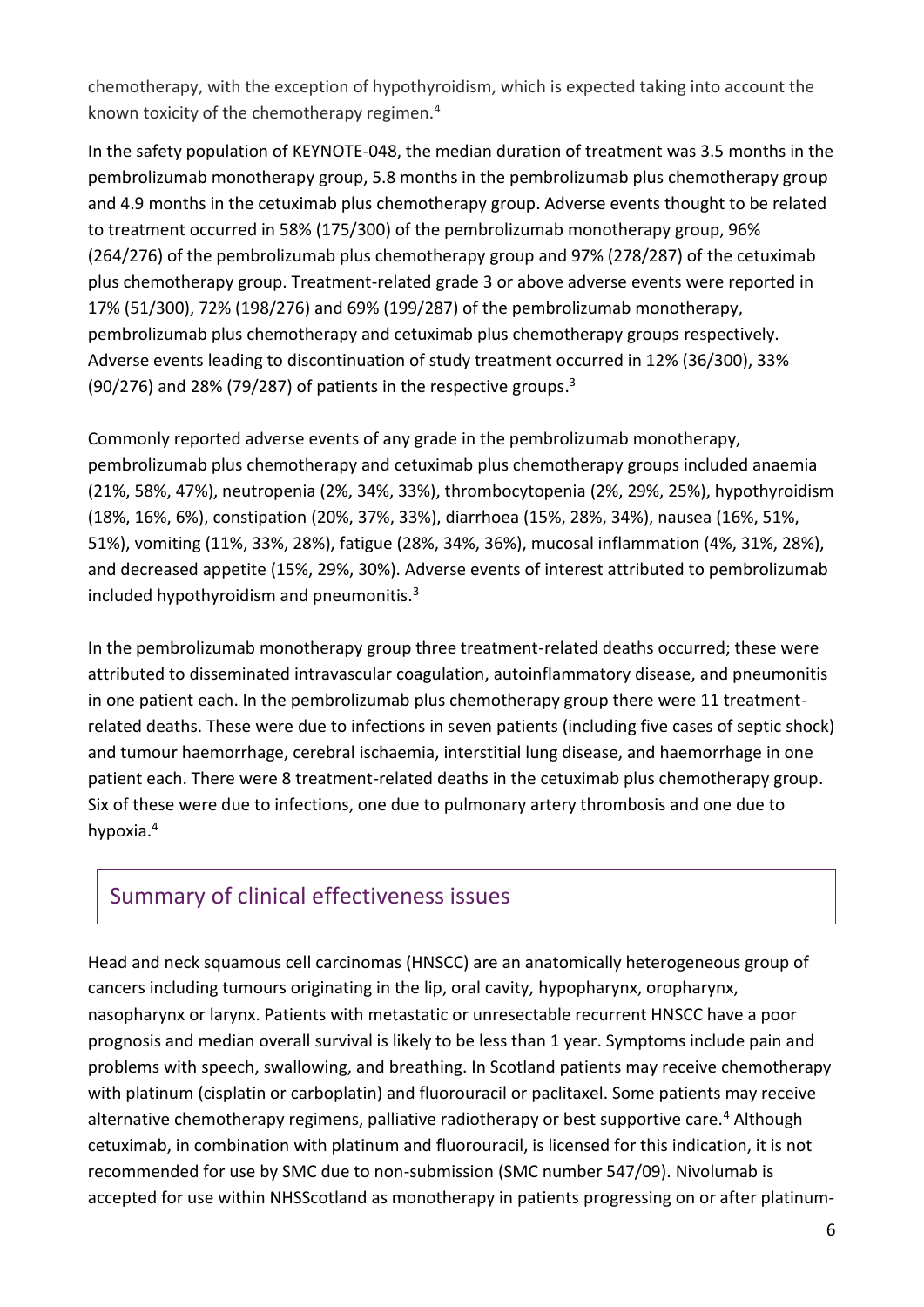based therapy (SMC number 1261/17). Pembrolizumab is the first PD-1 inhibitor to be licensed for first-line treatment of metastatic or unresectable recurrent HNSCC. Clinical experts consulted by SMC considered that pembrolizumab fills an unmet need in this therapeutic area, namely improving overall survival. Pembrolizumab meets SMC end of life criteria.

KEYNOTE-048 demonstrated a significantly longer median overall survival for pembrolizumab as monotherapy or in combination with chemotherapy (platinum and fluorouracil) compared with cetuximab plus chemotherapy (platinum and fluorouracil) in patients with untreated locally incurable recurrent or metastatic HNSCC and PD-L1 CPS≥1. The improved overall survival results were not supported by PFS or objective response rate (ORR) results in either the pembrolizumab monotherapy or combination with chemotherapy comparisons with cetuximab plus chemotherapy. Conversely, in the pembrolizumab monotherapy comparison, PFS and ORR favoured cetuximab plus chemotherapy.<sup>3, 4</sup> The EMA considered that in patients whose disease expresses PD-L1 with CPS≥1, the balance/risk of pembrolizumab in combination with platinum and fluorouracil chemotherapy was favourable, since the survival benefits outweighed the risk in this population who have a dismal prognosis. The EMA considered an indication restricted to PD-L1 CPS≥1 patients was also acceptable for pembrolizumab monotherapy. In the PD-L1 CPS<1 population, no overall survival or PFS benefit was observed supporting the restriction of the licence to those with PD-L1 CPS≥1.<sup>4</sup>

KEYNOTE-048 did not include a comparison between pembrolizumab monotherapy and pembrolizumab in combination with chemotherapy. The EMA requested a descriptive comparison and noted that overall survival in both groups appeared similar.<sup>4</sup> At the final analysis, subsequent treatment had been received by almost half of patients. PD-1/PD-L1 inhibitors were received by more patients in the cetuximab plus chemotherapy group: 25% compared with 6% in each of the pembrolizumab groups.<sup>3</sup> Subsequent treatments could confound overall survival results. The EMA noted that in general sensitivity analyses performed to analyse the effect of switching identified similar overall survival results to the primary analyses.<sup>4</sup> The open-label design limits interpretation of patient reported QoL outcomes. Patients were required to have ECOG performance status score of 0 or 1 therefore study results may not be applicable to patients with a worse performance status. There are limited data in patients over 75 years, this has been noted in the SPC.<sup>1, 2</sup>

The comparator in the key study was cetuximab plus platinum chemotherapy and fluorouracil. Although cetuximab is licensed for this indication, it is not recommended for use by SMC due to non-submission. The comparators that are likely to be the most relevant for NHSScotland are platinum chemotherapy (carboplatin or cisplatin) and fluorouracil or paclitaxel. There are no direct data versus these comparators. The submitting company identified platinum and fluorouracil as the relevant comparator and presented NMAs to address the lack of direct data. The NMAs also included a comparison with cisplatin plus paclitaxel. The analyses had a number of limitations: the population was wider than the licensed indication (PD-L1 CPS≥1), there was heterogeneity in patient characteristics and study design, a number of treatments not relevant to current Scottish practice were included in the networks and much of the data was from studies that were published over a decade ago. Due to the nature of the networks formed, a random effects model could not be applied. Overall, despite the limitations, the results of the NMA suggest that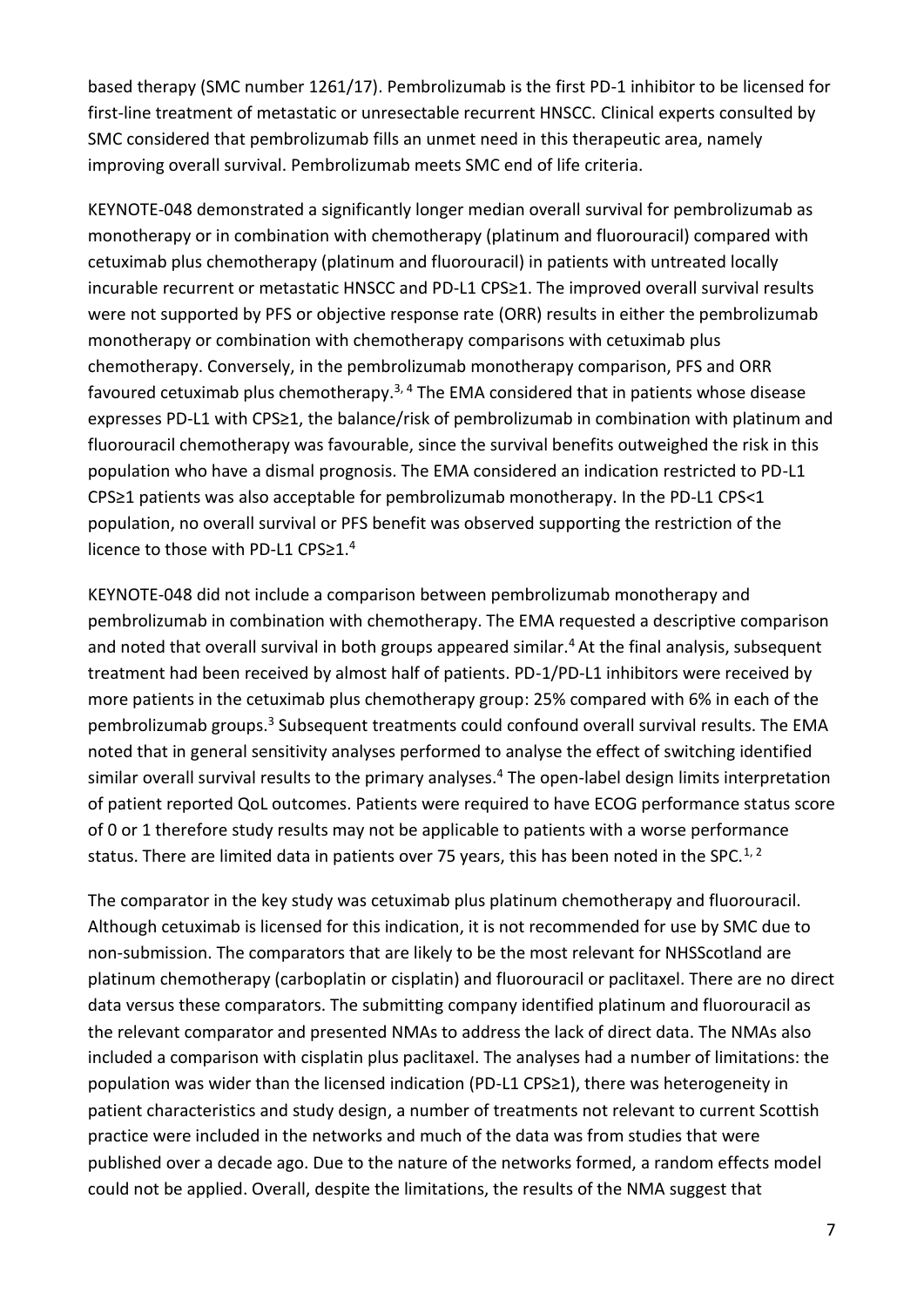pembrolizumab monotherapy and combination therapy with platinum and fluorouracil were associated with an improvement in overall survival and PFS compared with platinum plus fluorouracil. The comparison with cisplatin plus paclitaxel is highly uncertain.

The introduction of pembrolizumab would provide an immunotherapy treatment option for firstline treatment of metastatic or unresectable recurrent HNSCC in adults whose tumours express PD-L1 with a CPS≥1. Expansion of PD-L1 testing may be required in NHSScotland therefore there may be service implications. Clinical experts consulted by SMC considered that pembrolizumab is a therapeutic advancement due to the associated survival benefit. They considered that the place in therapy would be as per the licensed indication. Pembrolizumab could be given in combination with chemotherapy or as monotherapy for patients not suitable for chemotherapy.

# Patient and clinician engagement (PACE)

A patient and clinician engagement (PACE) meeting with patient group representatives and clinical specialists was held to consider the added value of pembrolizumab, as an end of life medicine, in the context of treatments currently available in NHSScotland.

The key points expressed by the group were:

- Metastatic or unresectable recurrent HNSCC is a devastating condition with a poor prognosis. Patients have a life expectancy of 6 to 12 months. Symptoms can be severe including chronic pain, breathing difficulties, inability to speak and swallow as well as disfigurement of the face and neck. This can significantly impact patients' quality of life and can cause frustration, anger, depression and social withdrawal. Patients may feel they have lost their identity and often fear the unknown.
- There is significant unmet need in this patient group. The current treatment option for fit patients is platinum-based chemotherapy and median survival is less than 1 year. For patients expressing PDL1 CPS≥1 who receive pembrolizumab, with or without chemotherapy, a greater proportion are expected to be alive at 3 years than with current first-line treatment.
- Pembrolizumab would give patients the potential for improved disease control and a chance of survival beyond 2 years. Improving disease control could delay the worsening or improve symptoms and reduce the need for second-line treatments. This could improve quality of life and even allow some return to normal life which is very important to patients. There may be a longer duration of independent life and self-care which would reduce dependence on family/carers and support services. The introduction of pembrolizumab would give patients the opportunity to receive immunotherapy first-line, as many patients do not receive second line treatment and therefore are unable to receive immunotherapy at present.
- Administration of pembrolizumab is by a short infusion. For patients with disease suitable for pembrolizumab monotherapy, patients would avoid chemotherapy-related toxicity and spend less time in hospital receiving treatment. Pembrolizumab in combination with chemotherapy is likely to have little to no additional toxicity to chemotherapy alone.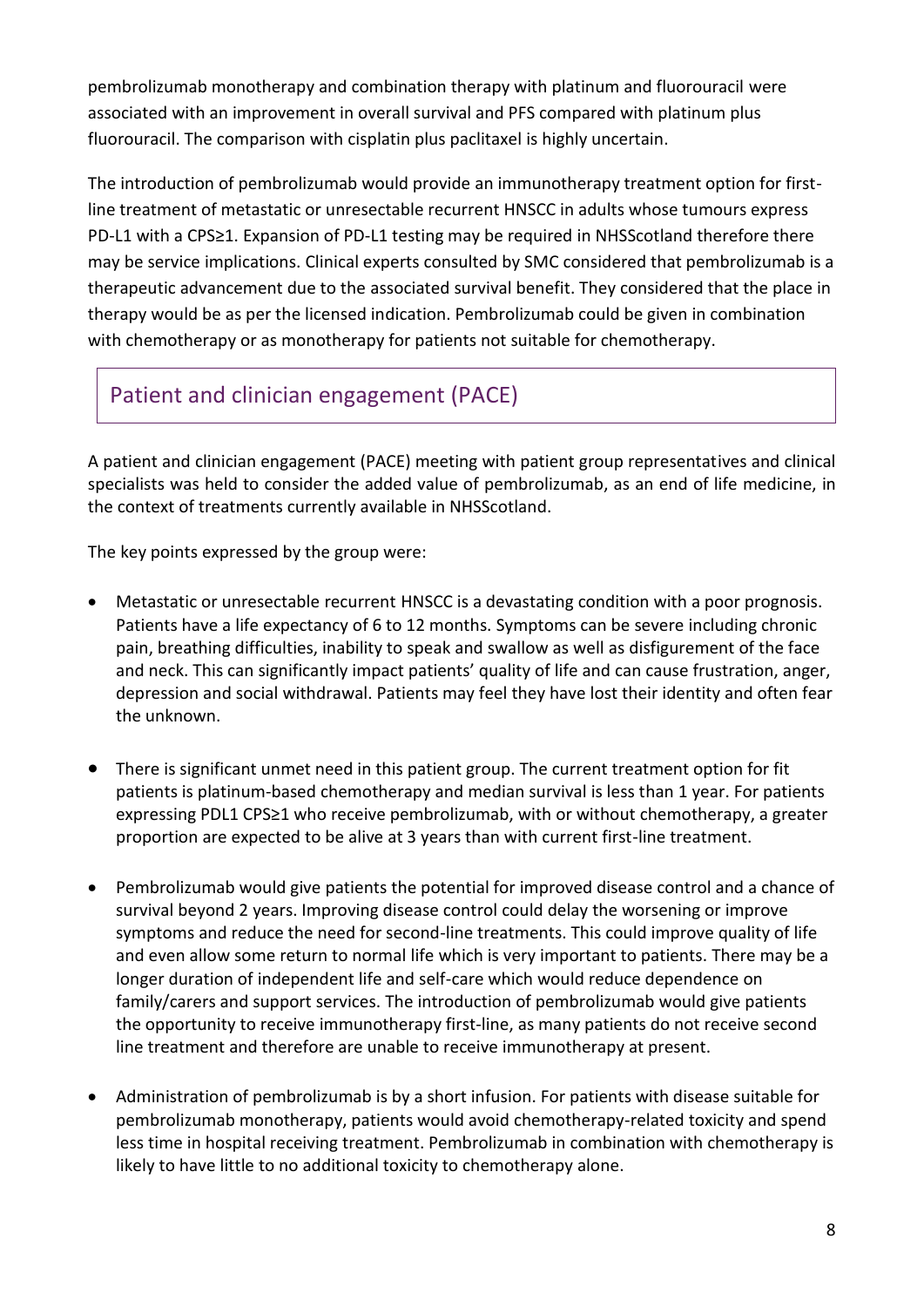Patient numbers will be small and unlikely to have a noticeable impact on oncology units and other services.

#### **Additional Patient and Carer Involvement**

We received a patient group submission from The Swallows, which is a registered charity. The Swallows have received 25% pharmaceutical company funding in the past two years, including from the submitting company. A representative from The Swallows participated in the PACE meeting. The key points of their submission have been included in the full PACE statement considered by SMC.

### Summary of comparative health economic evidence

The submitting company presented a cost-utility analysis of pembrolizumab as monotherapy, and pembrolizumab in combination with platinum plus fluorouracil chemotherapy versus platinum plus fluorouracil chemotherapy, and versus cisplatin plus paclitaxel, for the first-line treatment of adult patients with metastatic or unresectable recurrent HNSCC whose tumours express PD-L1 with a CPS ≥1. SMC clinical expert feedback was that platinum plus fluorouracil chemotherapy is a relevant comparator. However, as noted above, cisplatin plus paclitaxel may also be a relevant comparator for the economic evaluation and the submitting company provided an additional analysis versus this comparator on request.

The economic analysis used a partitioned survival model with three health states (pre-progression, post-progression and death). The model used a weekly cycle with half cycle correction applied, and adopted a lifetime horizon of 20 years, with patients entering the model at a mean age of 61 years.

The clinical data for pembrolizumab were taken from the randomised, phase 3 KEYNOTE-048 study, which informed the patient baseline characteristics (age, gender, weight, body surface area), PFS and overall survival, treatment duration, utilities, and adverse events for the economic model.

As no relevant comparative data were available from the key study for pembrolizumab, indirect treatment comparisons (ITCs), consisting of network meta-analyses were performed to enable a comparison of PFS and overall survival outcomes for pembrolizumab monotherapy and pembrolizumab combination therapy versus platinum plus fluorouracil chemotherapy and versus cisplatin plus paclitaxel. Adverse events for the comparator were also sourced from the network meta-analyses or published literature.

The estimation of long-term overall survival outcomes used a piecewise extrapolation approach, applied from 80 weeks with the loglogistic function for pembrolizumab monotherapy and the lognormal function for pembrolizumab combination therapy. This predicted overall survival of 14% for pembrolizumab monotherapy and 19% for pembrolizumab combination therapy, at year 5. Progression-free survival was estimated over the long-term using a piecewise approach applied from 52 weeks with the exponential function used for both pembrolizumab monotherapy and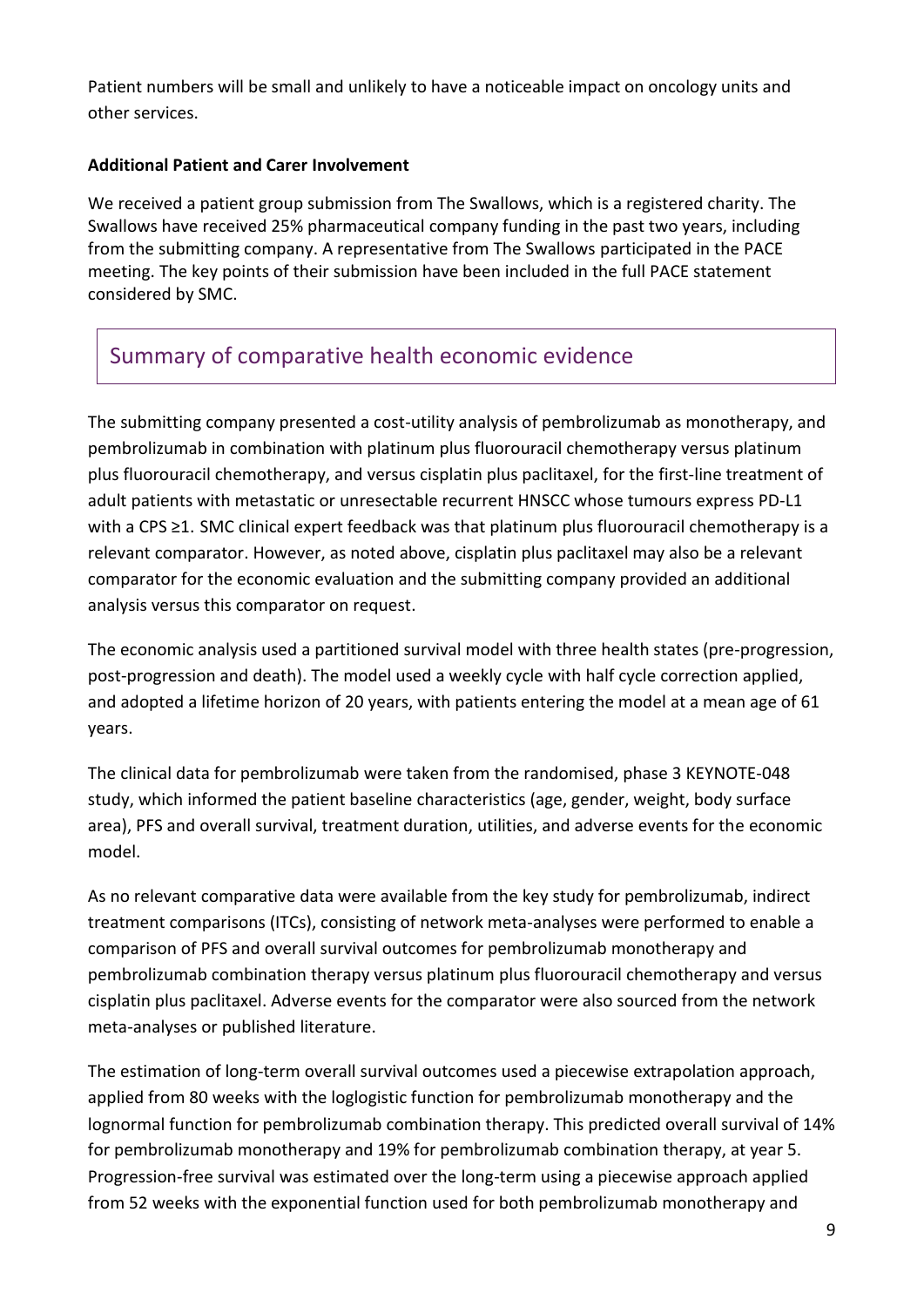pembrolizumab combination therapy. Hazard ratios derived from the network meta-analyses were applied to pembrolizumab overall survival and PFS data to estimate outcomes for platinum plus fluorouracil and for cisplatin plus paclitaxel. No PFS data was available for cisplatin plus paclitaxel so this was assumed equivalent to platinum plus fluorouracil.

Time on treatment for pembrolizumab monotherapy and pembrolizumab combination therapy was based on KEYNOTE-048 data, with a stopping rule of 2 years applied. Treatment duration for platinum plus fluorouracil chemotherapy and cisplatin plus paclitaxel was assumed the same as PFS or a maximum of 6 cycles.

Utility values were derived using EQ-5D-3L data collected in the KEYNOTE-048 clinical trial using UK preference-based scores. The base case analysis used a mixed regression model to estimate utility values by health state and also accounted for time to death and grade ≥3 treatment-related adverse events for which utility decrements were applied. Utility values were age adjusted.

Costs included medicine acquisition, medicine administration, health state management, subsequent therapies, PD-L1 testing, treatment of adverse events, and terminal care. Resource use for routine follow-up care associated with health states were sourced from previous NICE health technology assessments.

A Patient Access Scheme (PAS) was submitted by the company and assessed by the Patient Access Scheme Assessment Group (PASAG) as acceptable for implementation in NHS Scotland. Under the PAS, a discount was offered on the list price of pembrolizumab.

In the base case for pembrolizumab monotherapy versus platinum plus fluorouracil chemotherapy and pembrolizumab combination therapy versus platinum plus fluorouracil chemotherapy the incremental cost-effectiveness ratio (ICER) is estimated at £26,994 per quality adjusted life year (QALY) (Table 2) and £28,632/QALY gained (Table 3), respectively, with the PAS applied. Compared to platinum plus fluorouracil chemotherapy, pembrolizumab monotherapy was estimated to increase survival by 1.24 years and pembrolizumab combination therapy was estimated to increase survival by 2.02 years.

For the comparison with cisplatin plus paclitaxel, the base case ICER for pembrolizumab monotherapy is estimated at £33,830/QALY (Table 2) and for pembrolizumab combination therapy is £34,541/QALY gained (Table 3), with the PAS applied. Compared to cisplatin plus paclitaxel, pembrolizumab monotherapy was estimated to increase survival by 1.20 years and pembrolizumab combination therapy was estimated to increase survival by 1.90 years.

The main driver of cost differences is the medicine acquisition costs for both pembrolizumab monotherapy and pembrolizumab combination therapy, compared to the comparator.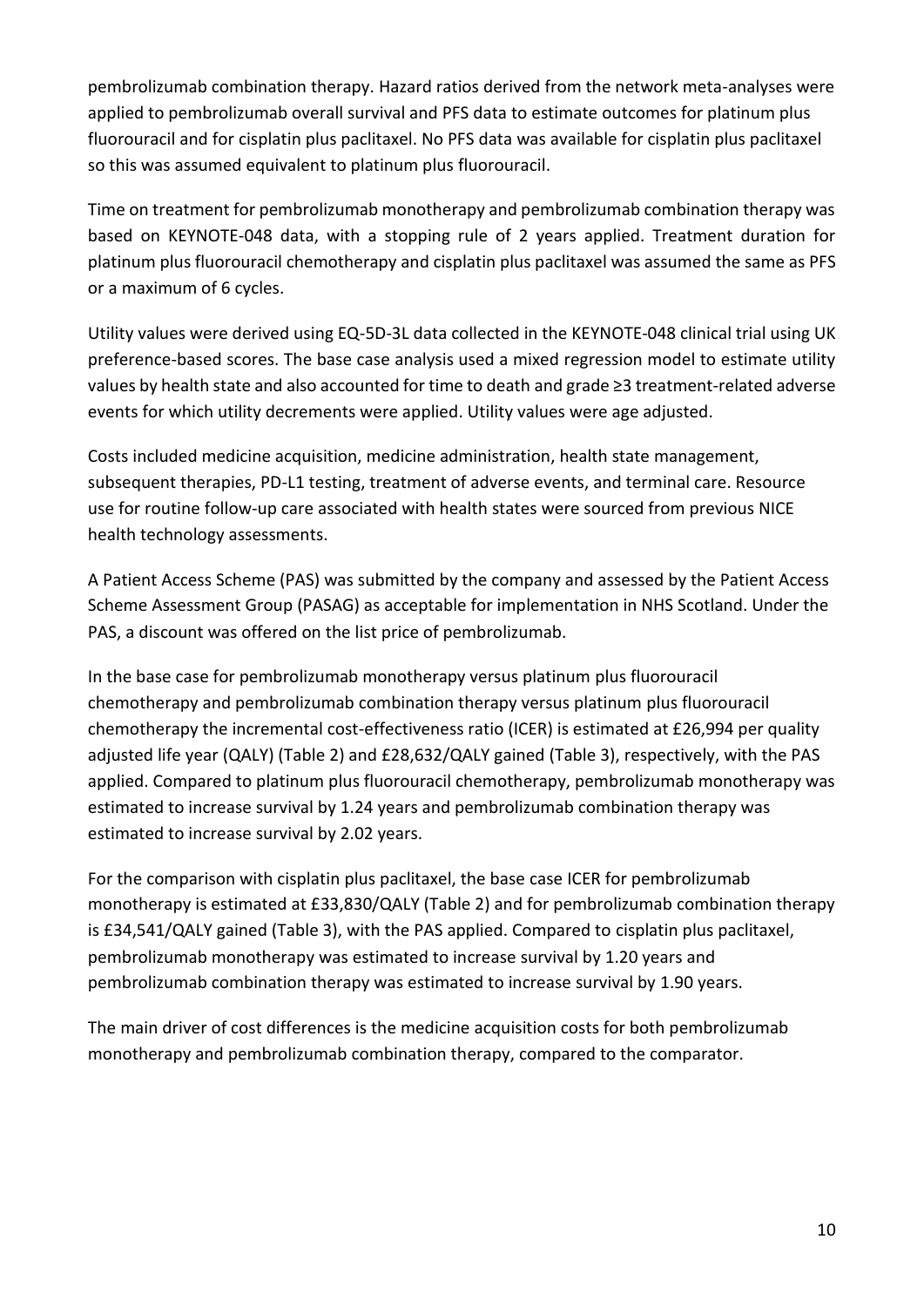| Table 2: Base case results pembrolizumab monotherapy |
|------------------------------------------------------|
|                                                      |

| <b>Analysis</b>                                                                                                    | <b>Treatment</b>       | Incremental              | Incremental | Incremental  | ICER (cost/ |
|--------------------------------------------------------------------------------------------------------------------|------------------------|--------------------------|-------------|--------------|-------------|
|                                                                                                                    |                        | costs                    | <b>LYs</b>  | <b>QALYs</b> | QALY)       |
| With PAS for                                                                                                       | Pembrolizumab          | £23,288                  | 1.24        | 0.86         | £26,994     |
| pembrolizumab                                                                                                      | monotherapy            |                          |             |              |             |
|                                                                                                                    | Platinum plus          | $\overline{\phantom{a}}$ |             |              |             |
|                                                                                                                    | fluorouracil           |                          |             |              |             |
| With PAS for                                                                                                       | Pembrolizumab          | £28,539                  | 1.20        | 0.84         | £33,830     |
| pembrolizumab                                                                                                      | monotherapy            |                          |             |              |             |
|                                                                                                                    | Cisplatin + paclitaxel | $\overline{\phantom{a}}$ |             |              |             |
| ICER, incremental cost-effectiveness ratio; LY, life year; PAS, patient access scheme; QALY, quality adjusted life |                        |                          |             |              |             |
| year                                                                                                               |                        |                          |             |              |             |

**Table 3: Base case results pembrolizumab combination therapy**

| <b>Analysis</b>                                                                                                    | <b>Treatment</b>       | Inc. costs               | Inc. Lys | Inc. QALYs | <b>ICER</b> (cost/ |
|--------------------------------------------------------------------------------------------------------------------|------------------------|--------------------------|----------|------------|--------------------|
|                                                                                                                    |                        |                          |          |            | QALY)              |
| With PAS for                                                                                                       | Pembrolizumab          | £39,787                  | 2.02     | 1.38       | £28,632            |
| pembrolizumab                                                                                                      | combination therapy    |                          |          |            |                    |
|                                                                                                                    | Platinum plus          | $\qquad \qquad$          |          |            |                    |
|                                                                                                                    | fluorouracil           |                          |          |            |                    |
| With PAS for                                                                                                       | Pembrolizumab          | £45,224                  | 1.90     | 1.30       | £34,541            |
| pembrolizumab                                                                                                      | combination therapy    |                          |          |            |                    |
|                                                                                                                    | Cisplatin + paclitaxel | $\overline{\phantom{a}}$ |          |            |                    |
| ICER, incremental cost-effectiveness ratio; LY, life year; PAS, patient access scheme; QALY, quality adjusted life |                        |                          |          |            |                    |
| year                                                                                                               |                        |                          |          |            |                    |

In one-way sensitivity analysis the ICERs for pembrolizumab monotherapy and pembrolizumab combination therapy were most sensitive to variation in discount rates (outcomes and costs), overall survival parameters, starting age, and progressive disease utility value. A range of scenario analyses were performed, with the potentially most plausible scenarios presented in Tables 4 and 5 below. The scenario analyses which had the greatest upward impact on the ICER for pembrolizumab monotherapy and pembrolizumab combination therapy was alternative overall survival extrapolation for pembrolizumab, applying a reduced time horizon, and incorporating treatment waning.

| <b>Scenario analysis</b>                                         | Incremental cost | Incremental<br><b>QALY</b> | <b>ICER</b><br>(cost/QALY) |
|------------------------------------------------------------------|------------------|----------------------------|----------------------------|
| Pembrolizumab monotherapy versus platinum plus plus fluorouracil |                  |                            |                            |
| Time horizon (reduced to 10 years)                               | £21,878          | 0.64                       | £33,996                    |
| Pembrolizumab monotherapy OS: 80                                 | £23,819          | 0.96                       | £24,640                    |
| weeks with lognormal distribution                                |                  |                            |                            |
| (alternative good statistical fit)                               |                  |                            |                            |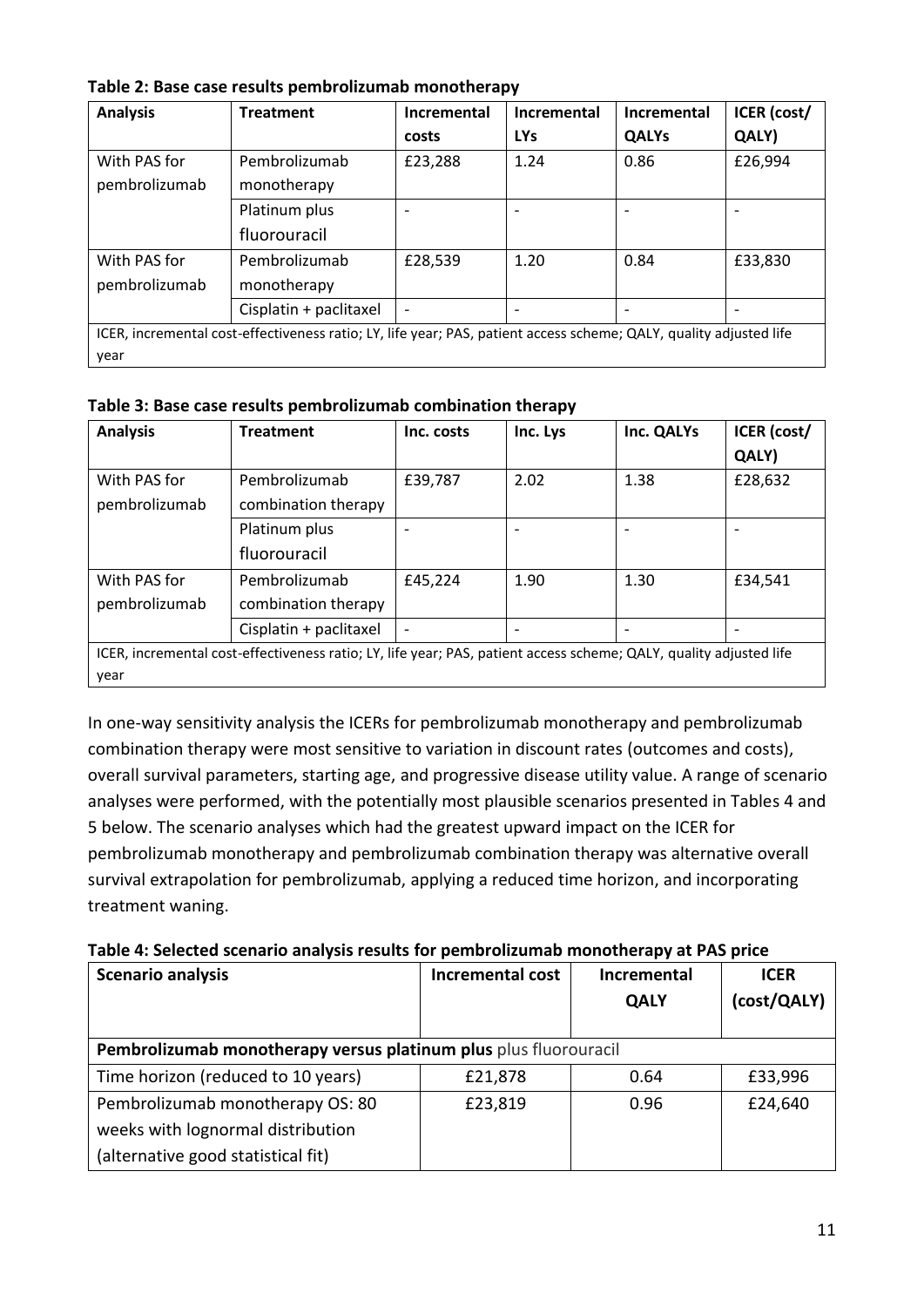| Pembrolizumab monotherapy OS: 80                                                                                   | £22,128 | 0.63 | £35,026 |  |  |
|--------------------------------------------------------------------------------------------------------------------|---------|------|---------|--|--|
| weeks with Weibull distribution                                                                                    |         |      |         |  |  |
| (conservative extrapolation)                                                                                       |         |      |         |  |  |
| Use mean utilities for health states                                                                               | £23,288 | 0.85 | £27,404 |  |  |
| (rather than utilities from the regression                                                                         |         |      |         |  |  |
| analysis)                                                                                                          |         |      |         |  |  |
| Treatment waning - linear decline in                                                                               | £21,899 | 0.58 | £37,166 |  |  |
| benefit from 5 years                                                                                               |         |      |         |  |  |
| Treatment waning - equal to comparator                                                                             | £21,159 | 0.40 | £52,602 |  |  |
| at 5 years                                                                                                         |         |      |         |  |  |
| Lower bound hazard ratios from the 95%                                                                             | £19,473 | 0.27 | £71,877 |  |  |
| CI for OS                                                                                                          |         |      |         |  |  |
| Pembrolizumab monotherapy versus cisplatin + paclitaxel                                                            |         |      |         |  |  |
| Time horizon (reduced to 10 years)                                                                                 | £27,277 | 0.64 | £42,512 |  |  |
| Pembrolizumab monotherapy OS: 80                                                                                   | £27,509 | 0.63 | £43,228 |  |  |
| weeks with Weibull distribution                                                                                    |         |      |         |  |  |
| (conservative extrapolation)                                                                                       |         |      |         |  |  |
| Pembrolizumab monotherapy OS: full                                                                                 | £28,059 | 0.74 | £37,840 |  |  |
| parametric with loglogistic (best                                                                                  |         |      |         |  |  |
| statistical fit)                                                                                                   |         |      |         |  |  |
| Use mean health state utilities                                                                                    | £28,539 | 0.83 | £34,267 |  |  |
| Treatment waning - linear decline in                                                                               | £27,580 | 0.65 | £42,196 |  |  |
| benefit from 5 years                                                                                               |         |      |         |  |  |
| Treatment waning - equal to comparator                                                                             | £26,609 | 0.42 | £62,863 |  |  |
| at 5 years                                                                                                         |         |      |         |  |  |
| ICER, incremental cost-effectiveness ratio; LY, life year; PAS, patient access scheme; QALY, quality adjusted life |         |      |         |  |  |
| year; OS overall survival; CI, confidence interval                                                                 |         |      |         |  |  |

#### **Table 5: Selected scenario analysis results pembrolizumab combination therapy at PAS price**

| <b>Scenario analysis</b>                                            | Incremental cost | <b>Incremental</b> | <b>ICER</b> |
|---------------------------------------------------------------------|------------------|--------------------|-------------|
|                                                                     |                  | <b>QALY</b>        | (cost/QALY) |
|                                                                     |                  |                    |             |
| Pembrolizumab combination therapy versus platinum plus fluorouracil |                  |                    |             |
| Time horizon (reduced to 10 years)                                  | £36,246          | 0.98               | £37,013     |
| Pembrolizumab combination therapy OS:                               | £37,313          | 1.05               | £35,621     |
| 80 weeks with Weibull distribution                                  |                  |                    |             |
| (conservative extrapolation)                                        |                  |                    |             |
| Pembrolizumab combination therapy OS:                               | £37,176          | 0.99               | £37,401     |
| full parametric with loglogistic (best                              |                  |                    |             |
| statistical fit)                                                    |                  |                    |             |
| Use mean utilities for health states                                | £39,787          | 1.33               | £29,894     |
| (rather than utilities from the regression                          |                  |                    |             |
| analysis)                                                           |                  |                    |             |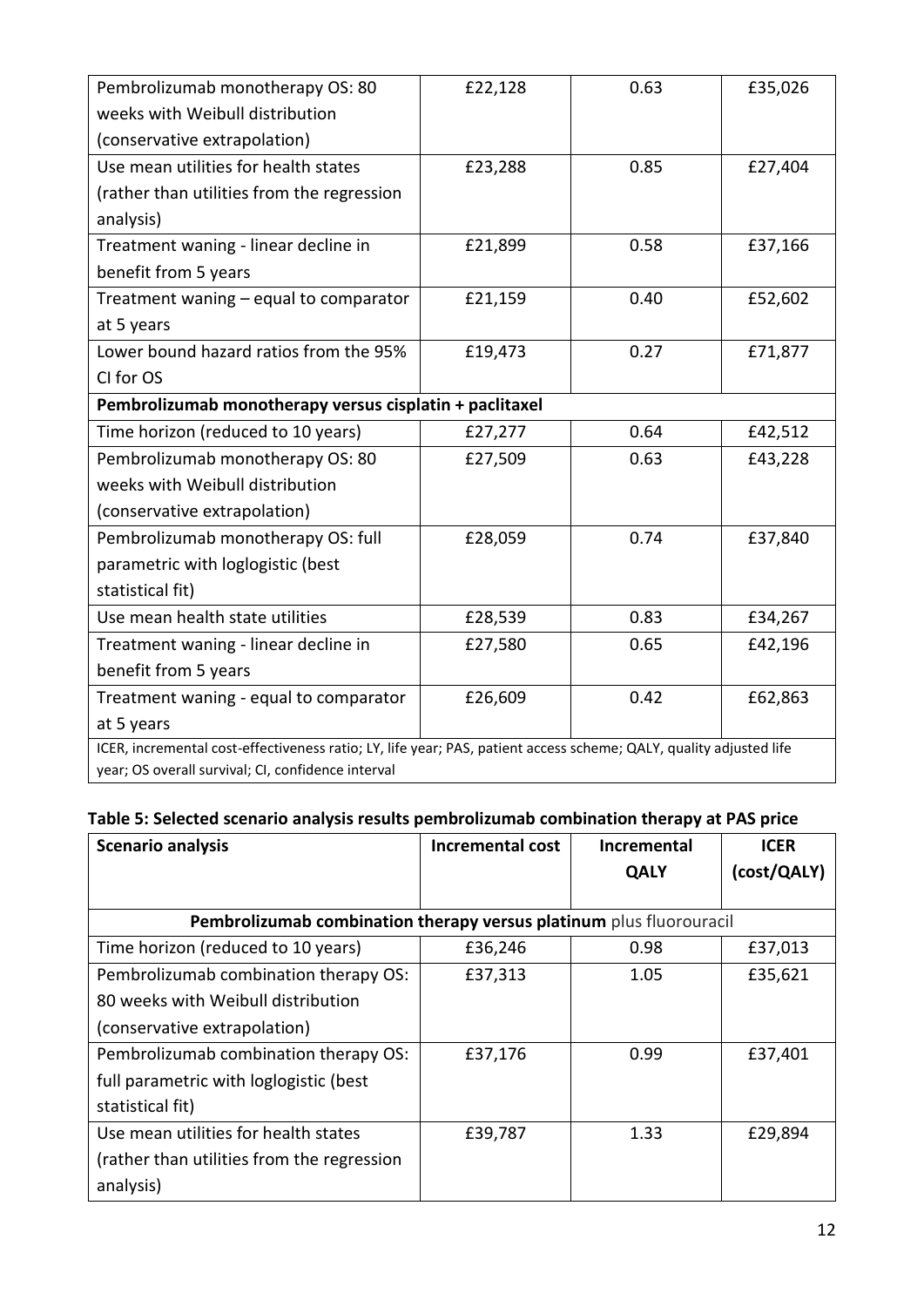| Treatment waning - Linear decline in                                                                               | £34,275 | 0.64 | £53,040 |  |  |
|--------------------------------------------------------------------------------------------------------------------|---------|------|---------|--|--|
| benefit from 5 years                                                                                               |         |      |         |  |  |
| Treatment waning - equal to comparator                                                                             | £34,114 | 0.56 | £60,721 |  |  |
| at 5 years                                                                                                         |         |      |         |  |  |
| Pembrolizumab OS equal to comparator                                                                               | £36,964 | 0.97 | £37,809 |  |  |
| 10 years                                                                                                           |         |      |         |  |  |
| Lower bound hazard ratios from the 95%                                                                             | £36,623 | 0.91 | £40,026 |  |  |
| CI for OS                                                                                                          |         |      |         |  |  |
| Pembrolizumab combination therapy versus cisplatin + paclitaxel                                                    |         |      |         |  |  |
| Time horizon (reduced to 10 years)                                                                                 | £41,841 | 0.91 | £45,641 |  |  |
| Pembrolizumab combination therapy: 80                                                                              | £42,983 | 1.01 | £42,417 |  |  |
| weeks with Weibull distribution                                                                                    |         |      |         |  |  |
| (conservative extrapolation)                                                                                       |         |      |         |  |  |
| Pembrolizumab combination therapy: full                                                                            | £42,487 | 0.96 | £43,877 |  |  |
| parametric with lognormal (best                                                                                    |         |      |         |  |  |
| statistical fit)                                                                                                   |         |      |         |  |  |
| Use mean health state utilities                                                                                    | £45,224 | 1.25 | £36,053 |  |  |
| Treatment waning - linear decline in                                                                               | £41,832 | 0.84 | £49,326 |  |  |
| benefit from 5 years                                                                                               |         |      |         |  |  |
| Treatment waning - equal to comparator                                                                             | £40,152 | 0.56 | £71,283 |  |  |
| at 5 years                                                                                                         |         |      |         |  |  |
| ICER, incremental cost-effectiveness ratio; LY, life year; PAS, patient access scheme; QALY, quality adjusted life |         |      |         |  |  |
| year; OS overall survival; CI, confidence interval                                                                 |         |      |         |  |  |

The economic analysis was associated with a number of weaknesses and uncertainties:

- There is a lack of head-to-head clinical evidence versus a relevant comparator for Scottish clinical practice in the main clinical evidence study KEYNOTE-048. Hence, indirect treatment comparisons were used to estimate the relative effectiveness of pembrolizumab (as monotherapy and as combination therapy with platinum plus fluorouracil) versus platinum plus fluorouracil. There are a number of limitations with the network metaanalyses performed, as noted in the summary of clinical effectiveness section above (e.g. NMAs being conducted in a wider population than the licensed indication, clinical and methodological heterogeneity and the possibility that a random effects model may have been more appropriate which would widen the credible intervals). Hence, there are uncertainties over the robustness of the relative treatment estimates used in the economic analyses.
- Uncertainty in the relative overall survival estimates on the ICERs when varying long-term extrapolation or when applying lower hazard ratios for overall survival for the treatment effect between pembrolizumab as monotherapy or as combination therapy, versus the comparators. Variations show upward sensitivity on the ICER.
- No treatment waning effect was considered for pembrolizumab when using relative effectiveness based on the NMAs. Scenario analyses showed upward sensitivity on the ICER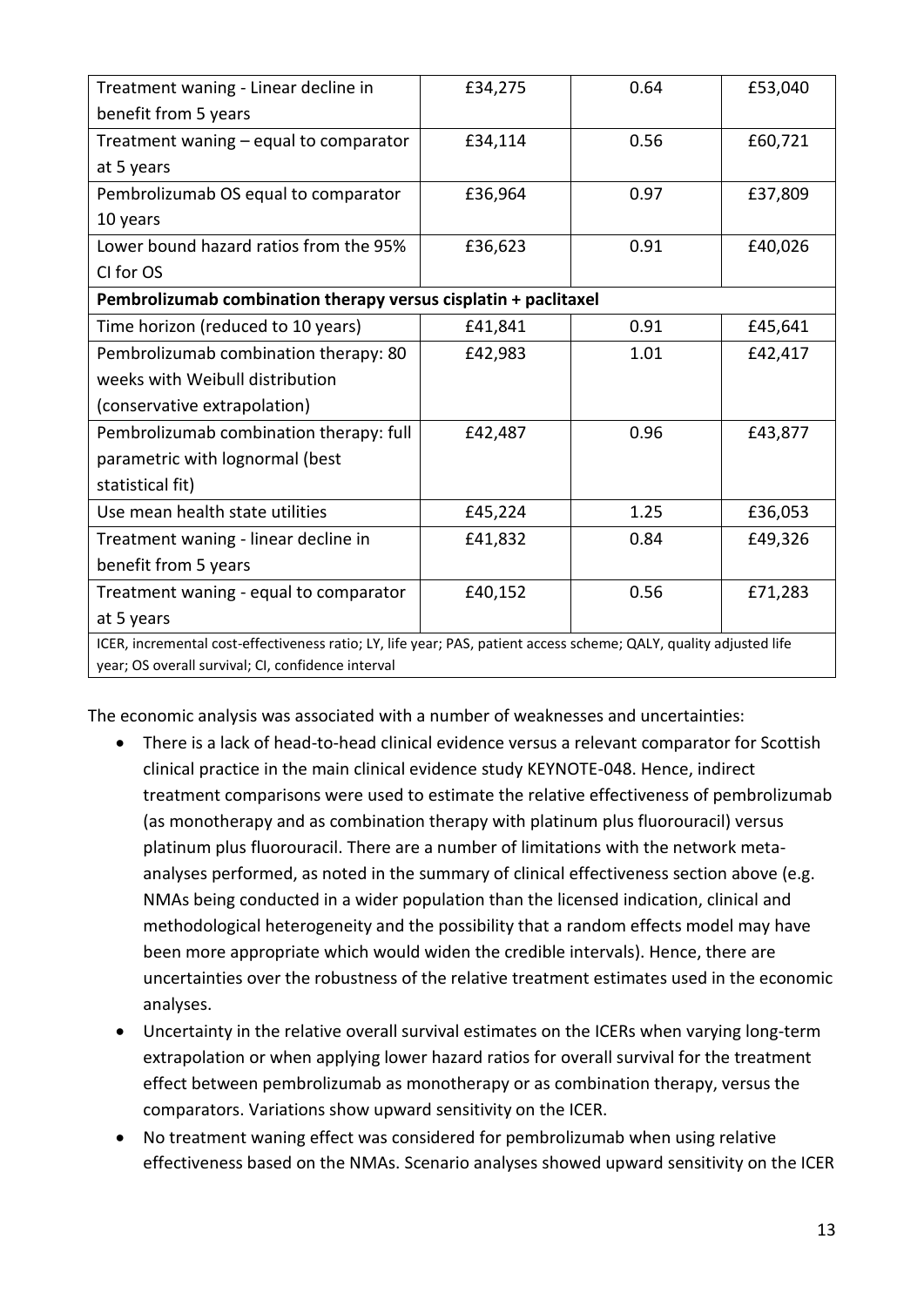when incorporating treatment waning at 5 years assuming no additional benefit and also when assuming a declining benefit from 5 years.

The Committee also considered the benefits of pembrolizumab in the context of the SMC decision modifiers that can be applied when encountering high cost-effectiveness ratios and agreed that as the criterion for a substantial improvement in life expectancy in the patient population targeted in the submission was satisfied, SMC can accept greater uncertainty in the economic case.

After considering all the available evidence, the output from the PACE process, and after application of the appropriate SMC modifiers, the Committee accepted pembrolizumab for restricted use in NHSScotland.

# Additional information: guidelines and protocols

The 5<sup>th</sup> edition of the UK multidisciplinary guidelines for head and neck cancer were published in 2016.<sup>5</sup> The guidance is endorsed by the British Association of Endocrine and Thyroid Surgeons, British Association of Head and Neck Oncologists, British Association of Oral and Maxillofacial Surgeons, British Association of Otorhinolaryngology-Head and Neck Surgery, British Association of Plastic, Reconstructive and Aesthetic Surgeons, The Royal College of Pathologists and The Royal College of Radiologists (Faculty of Clinical Oncology). The guidance recommends that:

- concurrent chemoradiotherapy is at present the standard of care for treatment of locally advanced head and neck cancer
- chemotherapy or targeted biological agents may be indicated for patients with recurrent and/or metastatic disease
- targeted biological agents, such as cetuximab, have a role to play in both advanced head and neck cancer and recurrent or metastatic disease but those roles are still being established.<sup>5</sup>

The European Society for Medical Oncology (ESMO) published a clinical practice guidance on Squamous cell carcinoma of the head and neck in  $2010<sup>6</sup>$  This guidance was developed by the European Head and Neck Society (EHNS), the European Society for Radiotherapy and Oncology (ESTRO), and the ESMO guidelines working group. The guidance recommends that in instances of local, regional, and metastatic recurrence the "first-line option for fit patients should include the combination of cetuximab with cisplatin or carboplatin plus fluorouracil."<sup>6</sup>

SIGN90: diagnosis and management of head and neck cancer, published in 2006, was withdrawn in 2015.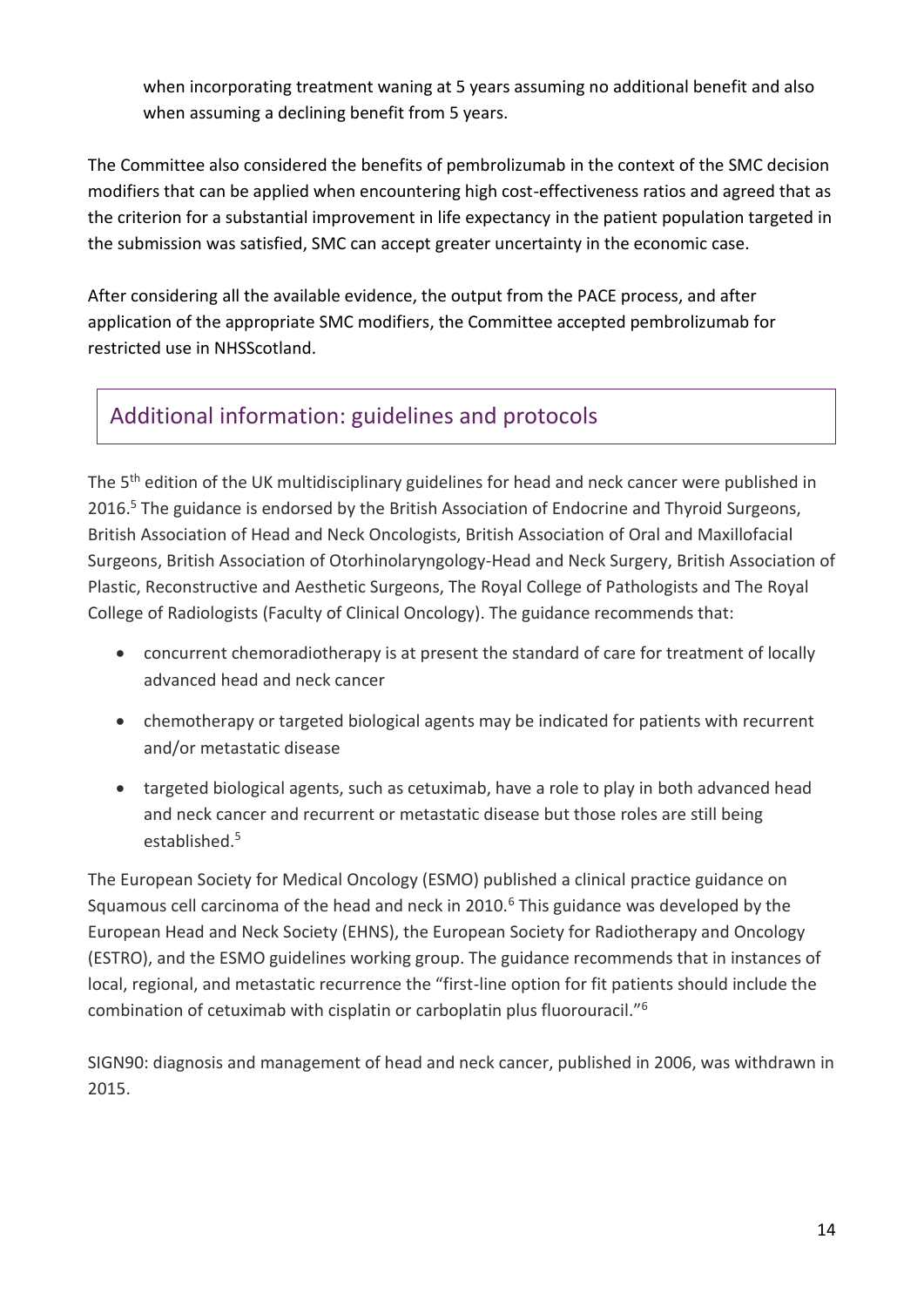### Additional information: comparators

Carboplatin or cisplatin plus fluorouracil or paclitaxel.

# Additional information: list price of medicine under review

| Medicine      | Dose Regimen                                                                                                                         | Cost per<br>year (£) |
|---------------|--------------------------------------------------------------------------------------------------------------------------------------|----------------------|
| Pembrolizumab | Monotherapy: 200mg intravenously every 3 weeks or 400mg<br>every 6 weeks.<br>Combination therapy: 200mg intravenously every 3 weeks. | 89,420               |

*Costs from BNF online on 30 January 2020. Costs do not take patient access schemes into consideration.*

## Additional information: budget impact

#### **Pembrolizumab monotherapy**

The submitting company estimated there would be 577 patients eligible for treatment with pembrolizumab monotherapy in year 1 and 583 in year 5, and accounting for treatment uptake and discontinuation estimates, resulted in 70 patients estimated to receive treatment in year 1 rising to 71 patients in year 5.

#### **Pembrolizumab combination therapy**

The submitting company estimated there would be 577 patients eligible for treatment with pembrolizumab combination therapy in year 1 and 583 in year 5, and accounting for treatment uptake and discontinuation estimates, resulted in 66 patients estimated to receive treatment in year 1 rising to 67 patients in year 5.

SMC is unable to publish the with PAS budget impact due to commercial in confidence issues. A budget impact template is provided in confidence to NHS health boards to enable them to estimate the predicted budget with the PAS.

*Other data were also assessed but remain confidential.\**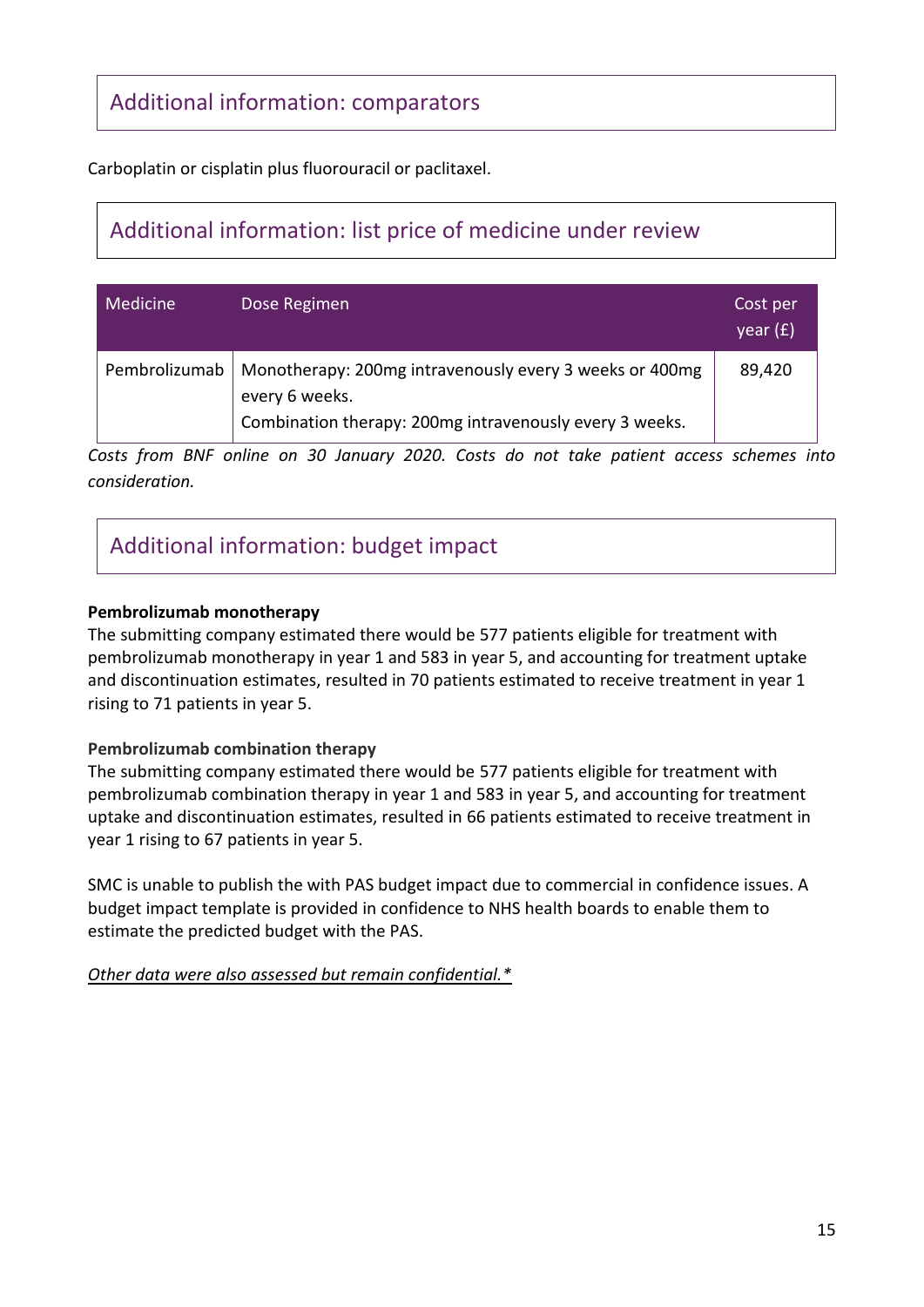#### **References**

1. Merck Sharp & Dohme Limited. Pembrolizumab powder for concentrate for solution for infusion (Keytruda®). Summary of product characteristics. Electronic Medicines Compendium [www.medicines.org.uk/emc/](file://///nhswfp01/data/SMC/Recommendations/2020%20Recommendations/pembrolizumab%20(Keytruda)%20%20with%20PAS%202257/-%20DRAFT%20WORKING%20DOCUMENTS%20FOLDER/CLINICAL/www.medicines.org.uk/emc/) Last updated 25/11/19

2. Merck Sharp & Dohme Limited. Pembrolizumab concentrate for solution for infusion (Keytruda®). Summary of product characteristics. Electronic Medicines Compendium [www.medicines.org.uk/emc/](file://///nhswfp01/data/SMC/Recommendations/2020%20Recommendations/pembrolizumab%20(Keytruda)%20%20with%20PAS%202257/-%20DRAFT%20WORKING%20DOCUMENTS%20FOLDER/CLINICAL/www.medicines.org.uk/emc/) Last updated 25/11/19

3. Burtness B, Harrington KJ, Greil R, Soulieres D, Tahara M, de Castro G, Jr.*, et al.* Pembrolizumab alone or with chemotherapy versus cetuximab with chemotherapy for recurrent or metastatic squamous cell carcinoma of the head and neck (KEYNOTE-048): a randomised, openlabel, phase 3 study. Lancet. 2019;31:31.

4. The European Medicines Agency (EMA) European Public Assessment Report. Pembrolizumab (Keytruda®). 17/10/2019, EMEA/H/C/003820/II/0065[. www.ema.europa.eu.](file://///nhswfp01/data/SMC/Recommendations/2020%20Recommendations/pembrolizumab%20(Keytruda)%20%20with%20PAS%202257/-%20DRAFT%20WORKING%20DOCUMENTS%20FOLDER/CLINICAL/www.ema.europa.eu)

5. Kelly CG. Chemotherapy: United Kingdom National Multidisciplinary Guidelines. J Laryngol Otol. 2016;130(S2):S71-S4. Epub 2016/11/15.

6. Gregoire V, Lefebvre JL, Licitra L, Felip E, Group E-E-EGW. Squamous cell carcinoma of the head and neck: EHNS-ESMO-ESTRO Clinical Practice Guidelines for diagnosis, treatment and follow-up. Annals of oncology : official journal of the European Society for Medical Oncology. 2010;21 Suppl 5:v184-6. Epub 2010/06/29.

This assessment is based on data submitted by the applicant company up to and including 12 March 2020.

*\*Agreement between the Association of the British Pharmaceutical Industry (ABPI) and the SMC on guidelines for the release of company data into the public domain during a health technology appraisal: [http://www.scottishmedicines.org.uk/About\\_SMC/Policy](http://www.scottishmedicines.org.uk/About_SMC/Policy)*

Medicine prices are those available at the time the papers were issued to SMC for consideration. SMC is aware that for some hospital-only products national or local contracts may be in place for comparator products that can significantly reduce the acquisition cost to Health Boards. These contract prices are commercial in confidence and cannot be put in the public domain, including via the SMC Detailed Advice Document. Area Drug and Therapeutics Committees and NHS Boards are therefore asked to consider contract pricing when reviewing advice on medicines accepted by SMC.

Patient access schemes: A patient access scheme is a scheme proposed by a pharmaceutical company in order to improve the cost-effectiveness of a medicine and enable patients to receive access to cost-effective innovative medicines. A Patient Access Scheme Assessment Group (PASAG), established under the auspices of NHS National Services Scotland reviews and advises NHSScotland on the feasibility of proposed schemes for implementation. The PASAG operates separately from SMC in order to maintain the integrity and independence of the assessment process of the SMC. When SMC accepts a medicine for use in NHSScotland on the basis of a patient access scheme that has been considered feasible by PASAG, a set of guidance notes on the operation of the scheme will be circulated to Area Drug and Therapeutics Committees and NHS Boards prior to publication of SMC advice.